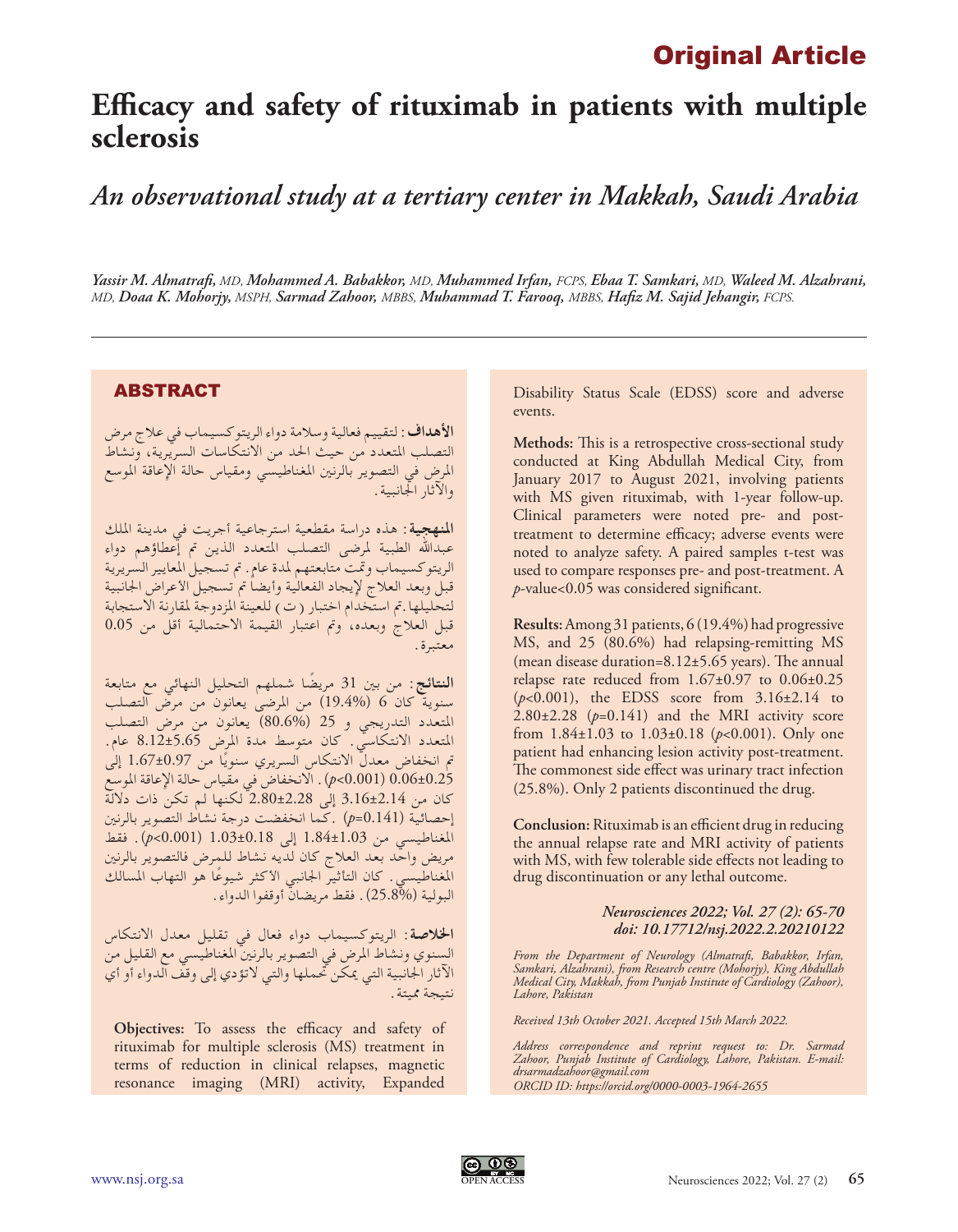Multiple sclerosis (MS) is a condition of the central nervous system carrying a chronic course and having autoimmune etiology. The disease has a prevalence of 40.4 per 100,000 people in Saudi Arabia.<sup>1</sup> MS can have a relapsing-remitting course which begins with an acute attack and is then followed by full or partial recovery (also known as relapsing-remitting MS [RRMS]). Alternative clinical presentation of MS is characterized by progressive neurological worsening without any acute attack (also known as primary progressive MS). Secondary Progressive MS is another advanced stage in the course of disease where disability worsens gradually without a new relapse.<sup>2,3</sup> The disease process was earlier thought to be mediated by T cells, but research has brought forth the suggestion that B cells, too, do play a role in the pathological process.4 It is now well understood that antigen presentation by B cells is a necessary step in the pathogenesis of the immunemediated process against the glycoprotein myelin found in central nervous system. $\frac{5}{5}$  Therapies targeting T cells (for example, interferon-beta and natalizumab) have been traditionally used for MS, but not all patients improve despite treatment compliance. Moreover, interferon causes a myriad of highly stressful side effects, and natalizumab, in addition to causing minor adverse effects, has a risk of causing a serious condition like progressive multifocal leukoencephalopathy (PML). 6 New therapies that target B cells are increasingly being investigated. Rituximab (RTX) is one such drug that targets CD 20 expressing B cells and also reduces T cells. The drug has shown promising results in the treatment process.<sup>7,8</sup> The safety of RTX usage is established by Class IV evidence.9 Phase 2 trials have shown that RTX reduces magnetic resonance imaging (MRI) inflammatory lesions by up to 88% in the patients of MS.10,11 Off-label RTX usage in MS is further supported by several trials.<sup>11,12,13</sup> One such study showed MRI activity reduce from 88% to 8.3% in only a year and annual relapse rate reduce from 0.75 to 0.36 with the use of RTX.<sup>13</sup> The common side effects of RTX usage in patients with MS include infections (36%), with urinary tract infection being the most common, and infusion reactions (8%). This CD 20 targeting drug also increases the risk for fungal infections.<sup>14,15</sup>

Studies comparing the efficacy of RTX to conventional therapies have concluded that RTX

**Disclosure**. Authors have no conflict of interests, and the work was not supported or funded by any drug company.

has better performance in MS, especially in newly diagnosed cases of RRMS.16 Our aim was to study the reduction in MRI inflammatory lesions, disability changes and relapses in patients with MS presenting at King Abdullah Medical City as a result of RTX therapy.

**Methods.** We conducted a retrospective cohort study after obtaining permission from King Abdullah Medical City's ethical review board. The study was in accordance with the principles of Helsinki Declaration. All the patients were informed about the off-label use, side effects and details of follow-up with this drug treatment. The decision to start rituximab was made by consultant panel having more than 10 years of experience in the field based on nature of the disease and their clinical experience. All patients admitted to the institution from 1st January 2017 to 31st August 2021 who received a diagnosis of MS as per McDonald's criteria17 and were given RTX, with a follow-up of at least one year after the therapy, were enrolled in our study. Patients with MS on RTX therapy who could not be followed up were excluded from the study.

The data were collected from patients' records and transferred to an electronic collection form that did not show any nominative information. Patients were given, in records, serial study codes and initials. These were related to the patients' names and their registration number in a log sheet that was kept in a safe, locked place.

We identified 44 patients on RTX therapy. Thirteen of them could not be followed up and were not included in the final analysis. A sample size of 31 patients was used. Demographic details such as age and gender were noted. Clinical parameters such as duration of MS, MS phenotype, history of disease-modifying therapy (DMT) if used, indication for RTX use, clinical relapse, MRI lesions and Expanded Disability Status Scale (EDSS) 18 scores at baseline and after one year were recorded. MRI lesions were defined to be either a new/ enlarging lesion or Gadolinium enhancing lesion. The reporting of MRI was done by a consultant radiologist having more than 5 years of experience in the field. One gram of rituximab was given intravenously once, and then the dose was re-administered after 2 weeks. The same RTX dose was repeated after 6 months in two cycles, 2 weeks apart. The details of adverse events were also noted. Both the efficacy and safety profile of the drugs were recorded.

Efficacy was described in terms of reduction in clinical relapses, MRI activity and EDSS at one-year follow-up after RTX therapy when compared to the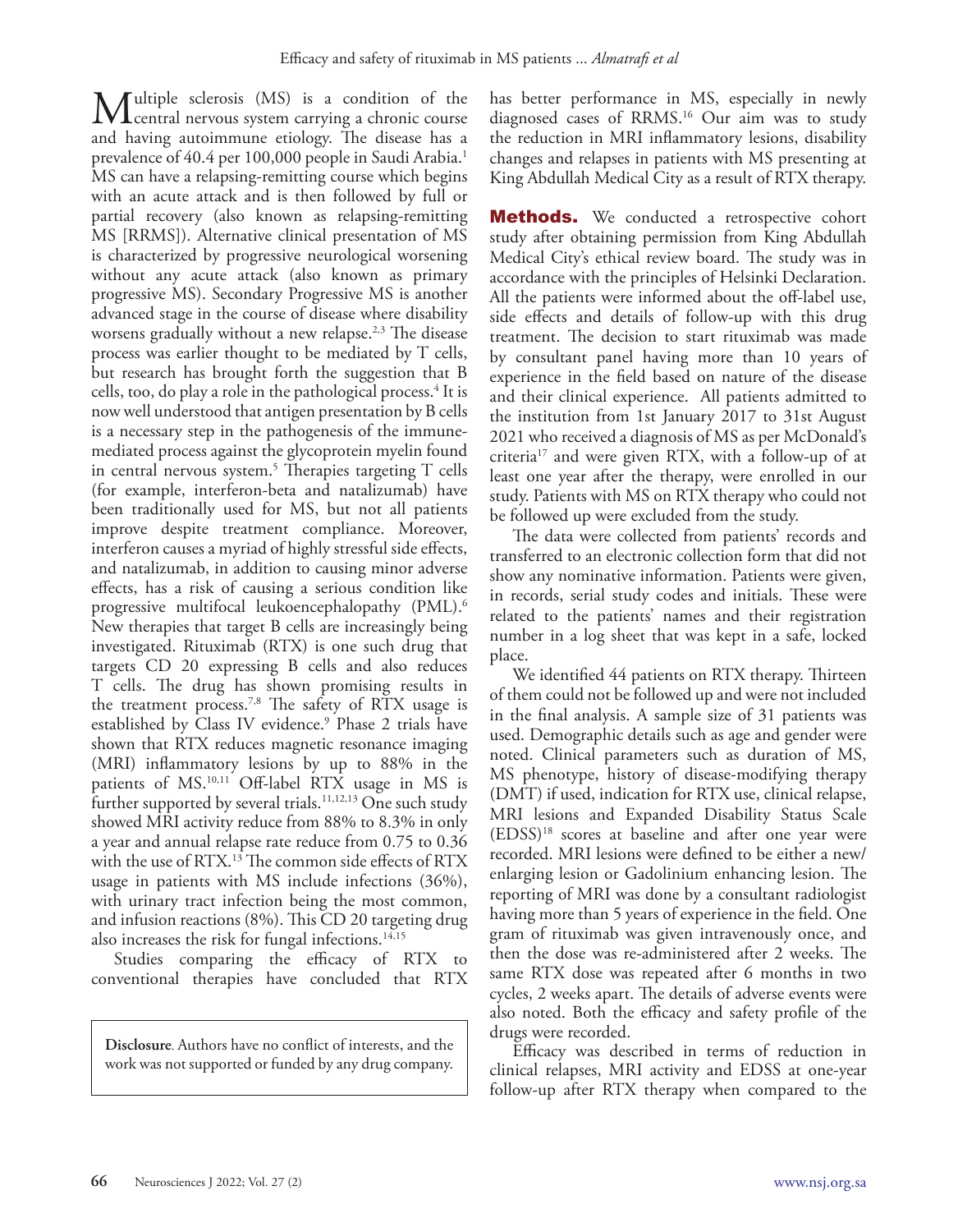Table 1 - Distribution of clinical and demographic variables.

| <b>Variables</b>                                             | n              | (9/0)  |  |
|--------------------------------------------------------------|----------------|--------|--|
| Gender                                                       |                |        |  |
| Male                                                         | 12             | (38.7) |  |
| Female                                                       | 19             | (61.3) |  |
| <b>MS</b> Phenotype                                          |                |        |  |
| Progressive                                                  | 6              | (19.4) |  |
| Relapsing Remitting                                          | 25             | (80.6) |  |
| Previous use of DMT                                          |                |        |  |
| Yes                                                          | 22             | (71)   |  |
| $\rm No$                                                     | 9              | (29)   |  |
| No Drug                                                      | 9              | (29)   |  |
| Type of DMT used                                             |                |        |  |
| Fingolimod                                                   | 8              | (25.8) |  |
| Teriflunomide                                                | 7              | (22.6) |  |
| Diethyl fumarate                                             | 5              | (16.1) |  |
| Natalizumab                                                  | 1              | (3.2)  |  |
| Activity                                                     |                |        |  |
| <b>MRI</b> Activity                                          | 8              | (25.8) |  |
| Clinical Relapse                                             | 4              | (12.9) |  |
| Both Relapse and Activity                                    | 10             | (32.3) |  |
| <b>Indication of Rituximab</b>                               |                |        |  |
| <b>Aggressive Disease</b>                                    | 3              | (9.7)  |  |
| Side Effects of the Medicine                                 | 4              | (12.9) |  |
| Patient Preference                                           | $\overline{2}$ | (6.5)  |  |
| DMT: Disease Modifying therapy, MS: Multiple sclerosis, MRI: |                |        |  |

Magnetic resonance imaging

Table 2 - Efficacy data of rituximab after one-year follow-up

| Variables                                                         | Before treatment | After treatment | $P$ -value |  |
|-------------------------------------------------------------------|------------------|-----------------|------------|--|
|                                                                   | Mean±SD          |                 |            |  |
| Clinical Relapse                                                  | $1.67 \pm 0.97$  | $0.06 \pm 0.25$ | < 0.001    |  |
| <b>MRI</b> Activity                                               | $1.84 + 1.03$    | $1.03 \pm 0.18$ | < 0.001    |  |
| <b>EDSS</b> Score                                                 | $3.16 + 2.14$    | $2.80 \pm 2.28$ | 0.141      |  |
| EDSS - Expanded Disability Status Scale, MRI - Magnetic Resonance |                  |                 |            |  |
| Imaging                                                           |                  |                 |            |  |

baseline before the start of treatment. The safety profile of RTX was defined by the adverse events during treatment.

The primary end point was the efficacy of RTX, whereas the safety of the drug was also a target to be assessed. All collected data were analyzed using SPSS version 25.0. All categorical variables (such as gender, MS phenotype, history of DMT and occurrence of clinical relapse) were calculated as percentages and frequencies, whereas quantitative variables (age, duration of diseaseetc) were recorded as mean and standard deviation. *P*-values were found to depict the efficacy of the drug by applying a paired samples t-test after comparing the number of clinical relapses,

MRI activity and EDSS before and after the treatment at one-year follow-up. A *p*-value<0.05 was labeled significant.

Efficacy was described in terms of reduction in clinical relapses, MRI activity and EDSS at one-year follow-up after RTX therapy when compared to the baseline before the start of treatment. The safety profile of RTX was defined by the adverse events during treatment. The primary end point was the efficacy of RTX, whereas the safety of the drug was also a target to be assessed.

All collected data were analyzed using SPSS version 25.0. All categorical variables (such as gender, MS phenotype, history of DMT and occurrence of clinical relapse) were calculated as percentages and frequencies, whereas quantitative variables (age, duration of diseaseetc) were recorded as mean and standard deviation. *P*-values were found to depict the efficacy of the drug by applying a paired samples t-test after comparing the number of clinical relapses, MRI activity and EDSS before and after the treatment at one-year follow-up. A *p*-value<0.05 was labeled significant.

Results. *Clinical and demographic features.* Of the 31 patients who completed the treatment and follow-up and were included in the final analysis, 12 (38.7%) were male and 19 (61.3%) were female. The average age of the patients was 36.80±8.04 years, with a minimum of 23 years and a maximum of 54 years. There were 6 (19.4%) patients with progressive MS including both primary and secondary progressive MS, and 25 (80.6%) had RRMS. The mean disease duration was 8.12±5.65 years. Nine (29%) patients were treatment naive, and 22 (71%) were previously treated with DMT. Eight (25.8%) patients were being treated with fingolimod, 7 (22.6%) with interferon, 5 (16.1%) with teriflunomide, 1 (3.2%) with dimethyl fumarate and another 1 (3.2%) with natalizumab. Various reasons to start RTX were clinical relapses (12.9%), MRI activity (25.8%) or both (32.3%) instead of treatment of aggressive disease (9.7%), side effects of previous drugs (12.9%) and the personal preference (6.5%) of the patient. The distribution of these variables is given in **Table 1**.

*Efficacy. Clinical relapse.* Before treatment, relapse was present in 26 (83.9%) patients, with an average of 1.67±0.97 relapses per year, whereas 5 (16.1%) patients did not have any clinical relapse even before treatment. The post-treatment mean relapse was 0.06±0.25 relapses per annum. Only 2 (6.5%) patients had clinical relapse after 2nd and 3rd cycle of treatment. There was a significant difference in relapses both before and after the treatment  $(p<0.001)$ .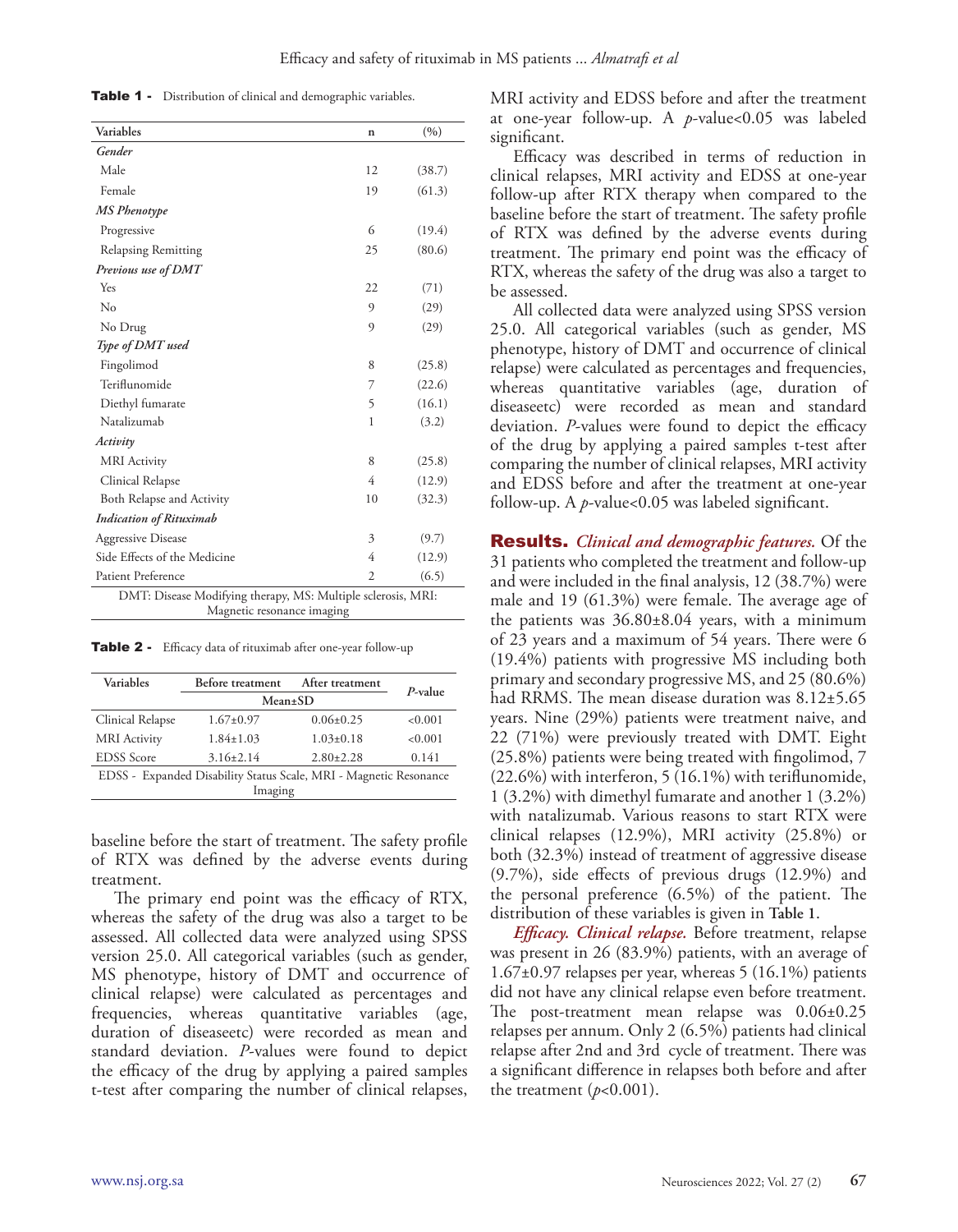Efficacy and safety of rituximab in MS patients ... *Almatrafi et al*



Figure 1 - Graph showing the details of adverse events of rituximab.

*MRI Activity.* Baseline MRI activity was stable in 16 (51.6%) patients before treatment. Out of 15 (49.4%) patients showing MRI activity, 7 (22.6%) had new lesions, and 5 (16.1%) had enhancing lesions on MRI. There were only 3 (9.7%) patients who had both new and enhancing lesions. The average score of MRI activity was  $1.84\pm1.03$ , reducing to  $1.03\pm0.18$  after the treatment. All the patients had stable MRI activity, except one (3.2%), at one-year follow-up after RTX treatment. There was a significant reduction in MRI activity (49.5% vs. 3.2%) after treatment  $(p<0.001)$ .

*EDSS.* The mean EDSS scores were 3.16±2.14 and 2.80±2.28 before and after the treatment. There was a reduction in EDSS score, but it was not statistically significant  $(p=0.141)$ . A tabulated display of the efficacy of RTX is shown in **Table 2**.

*Safety.* Fifteen(48.4%) patients did not have any side effects, with good tolerability. Eight (25.8%) patients developed urinary tract infection, which was the most commonly observed side effect. Six (19.3%) patients had infusion-related allergic reactions, and among them, only one had a severe reaction in the form of serum sickness that led to discontinuation of the drug. The remaining 5 had mild infusion-related reactions (4 had throat irritation and pruritis and one had hypotension) that resolved after stopping the infusion and then continuing it at a slower rate. One patient had hepatitis and discontinued the medication, and another patient had leukopenia and lymphopenia. Only 2 (6.5%) patients discontinued the therapy due to side effects of the drug.

The detailed frequencies of side effects of RTX therapy are shown in **Figure 1**.

**Discussion.** Recent evidence has suggested that RTX is a highly effective and, in many ways, superior form of DMT for patients suffering from MS.16 The effect of rituximab is mediated by its activity on both B and, to a lesser extent, T lymphocytes. The pathways include immunosuppression by decreasing the antigen presentation by B cells and a reduced production of autoantibodies.<sup>19</sup>

Our study corresponds to recent RTX findings indicating that the drug significantly reduces MRI activity of the disease and the annual relapse rate. Our results were seen in a sample comprising patients with progressive MS (19.4%) and RRMS (80.6%). A remarkable drop in annual relapse rate from 0.84 to 0.06 was observed (*p*<0.001). Our findings are similar to those of Bellinvia et al.<sup>13</sup> In their observational study published in 2020 that showed the annual relapse rate reducing from 75% to 36% after treatment. In 2008, Hauser et al<sup>9</sup> conducted phase II clinical trials that produced the same conclusion regarding a reduction in the annual relapse rate of MS. It has been demonstrated in previous studies that RTX reduces the pathological activity of the disease seen on MRI.<sup>7</sup> Our study resonated with the previous studies, as new or enhancing lesions on MRI were significantly reduced from 49.5% to 3.2% after the one-year follow-up. We considered the frequency of new or enhancing lesions on MRI as a marker of disease severity. The same marker was used by Bellinvia et al<sup>13</sup> in their observational study.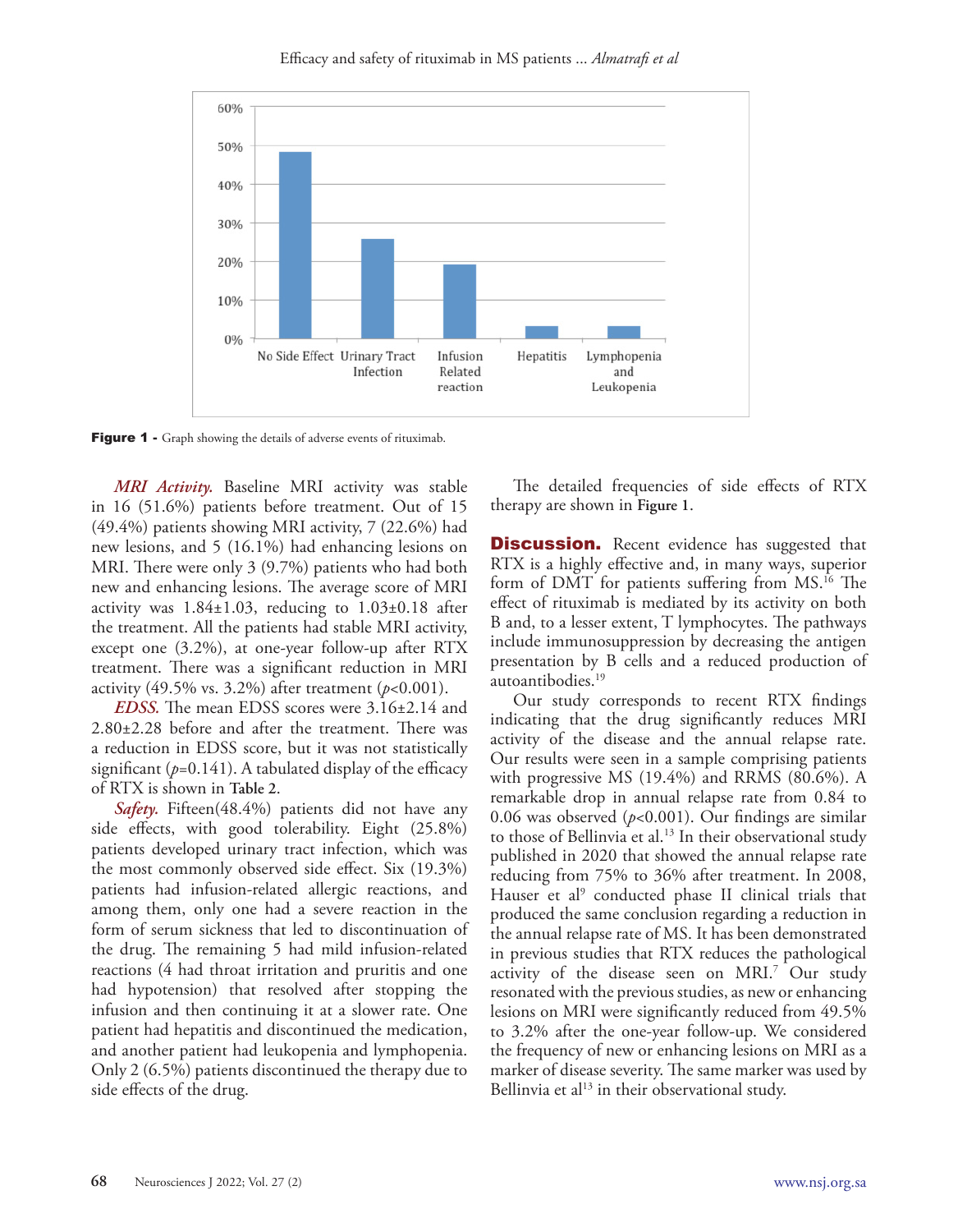The EDSS is used to monitor the disability seen in patients diagnosed with MS in a quantitative manner. Our research showed no significant changes in EDSS scores. The mean EDSS score was found to have reduced from 3.16 to 2.81in one year  $(p=0.141)$ . The almost unchanged EDSS score found in our study is in line with previous research in the area.<sup>20</sup> There have been conflicting reports on whether EDSS score ameliorates, remains stable or even worsens after RTX therapy.<sup>21</sup>

Combined with the data and results of previous studies and trials, our research findings indicate that RTX has good efficacy in the treatment of MS, considering MRI disease lesions and the annual relapse rate as markers for disease activity. However, the effect of RTX in reducing EDSS is not that obvious, although our study follow-up of these patients might reveal significant improvement in EDSS. However, this hypothesis needs to be evaluated in future research.

The evaluation of the safety profile of RTX in our sample population revealed promising results. In majority of the patients (48.4%), no adverse event was observed. The most common side effect observed was urinary tract infection, which was seen in 25.8% of the patients treated with RTX. Only 6 patients (19.4%) experienced infusion-related adverse reactions. This is in contrast to previous studies and trials that have reported infusion-related reactions to be the most common side effect of RTX usage.<sup>22</sup> Other less frequent side effects included hepatitis, lymphopenia and leukopenia; only 2 patients (6.5%) had to discontinue the treatment due to these side effects. Immunosuppression, as a result of B-cell-depleting therapy, is the obvious cause of the increased incidence of infections among patients treated with RTX. For this reason, it should be common practice to evaluate all patients who develop infection secondary to RTX therapy for leukopenia. An alteration in the management might be employed by prolonging the dosing intervals to reduce susceptibility to infections. Another treatment approach for patients who develop reduced plasma IgG antibody levels is replacement therapy in the form of immunoglobulin. This can also have a favorable effect in reducing the incidence of infections. None of our sample patients developed an opportunistic infection secondary to the therapy.

No case of PML was reported. It is interesting to note that previous studies have reported that RTX therapy leads to PML. Other associated risk factors for the development of this condition, include rheumatoid arthritis, lymphoma and chemotherapeutic agents. $23.24$ Combined with the findings of previous trials, it can be concluded that RTX is at the very least as safe as any other disease-modifying drug used for the treatment of MS. B-cell depletion has a known side effect of reducing vaccine efficacy.<sup>25</sup> Therefore, we put forward the recommendation of updating one's vaccination schedule and getting vaccinated against pneumococcal infections before the start of RTX therapy.

Twenty-five (80.6%) of our enrolled cases were diagnosed with RRMS. The most common indications for starting RTX therapy in our study population were MRI activity (25.8%), clinical relapse (12.9%), and a combination of the two (32.3%). This has been reported in previous studies as well.7,13 Other less common indications included side effects of previous medication (12.9%), aggressive disease (9.7%) and patient preference (6.5%).

Most of the patients (29%) we studied were not taking any previous disease-modifying drug for MS. The most common DMTs used by the patients included fingolimod (25.8%), interferon (22.6%) and teriflunomide (16.1%). Other drugs were diethyl fumarate and natalizumab (each 3.2%). It should be noted that we studied the effects of RTX as monotherapy similar to most of previous studies. However, some studies have evaluated the effect of RTX as add-on therapy, and they reached similar conclusions: RTX is an effective therapeutic option as add-on therapy for patients with MS.10

*Limitations.* Being an observational study, this research had the inherent limitation of not accommodating a control group for comparison. The data was limited and insufficient in reaching a sweeping conclusion. As the study was based at only one center, there was an inherent selection bias. Nevertheless, our results and conclusions are comparable to those of previous studies, as highlighted in the Discussion section. A randomized controlled trial with a large population is recommended.

*Conclusions.* Rituximab is an effective and safe option in reducing the annual relapse rate and the disease activity observed on MRI in patients having the diagnosis of MS, with good tolerance and few side effects. However, RTX has not been shown to significantly reduce EDSS score.

## References

- 1. AlJumah M, Bunyan R, Al Otaibi H, Al Towaijri G, Karim A, Al Malik Y, et al. Rising prevalence of multiple sclerosis in Saudi Arabia, a descriptive study. *BMC Neurology* 2020; 20: 1-7.
- 2. Dobson R, Giovannoni G. Multiple sclerosis a review. *Eur J Neurol* 2019; 26: 27-40.